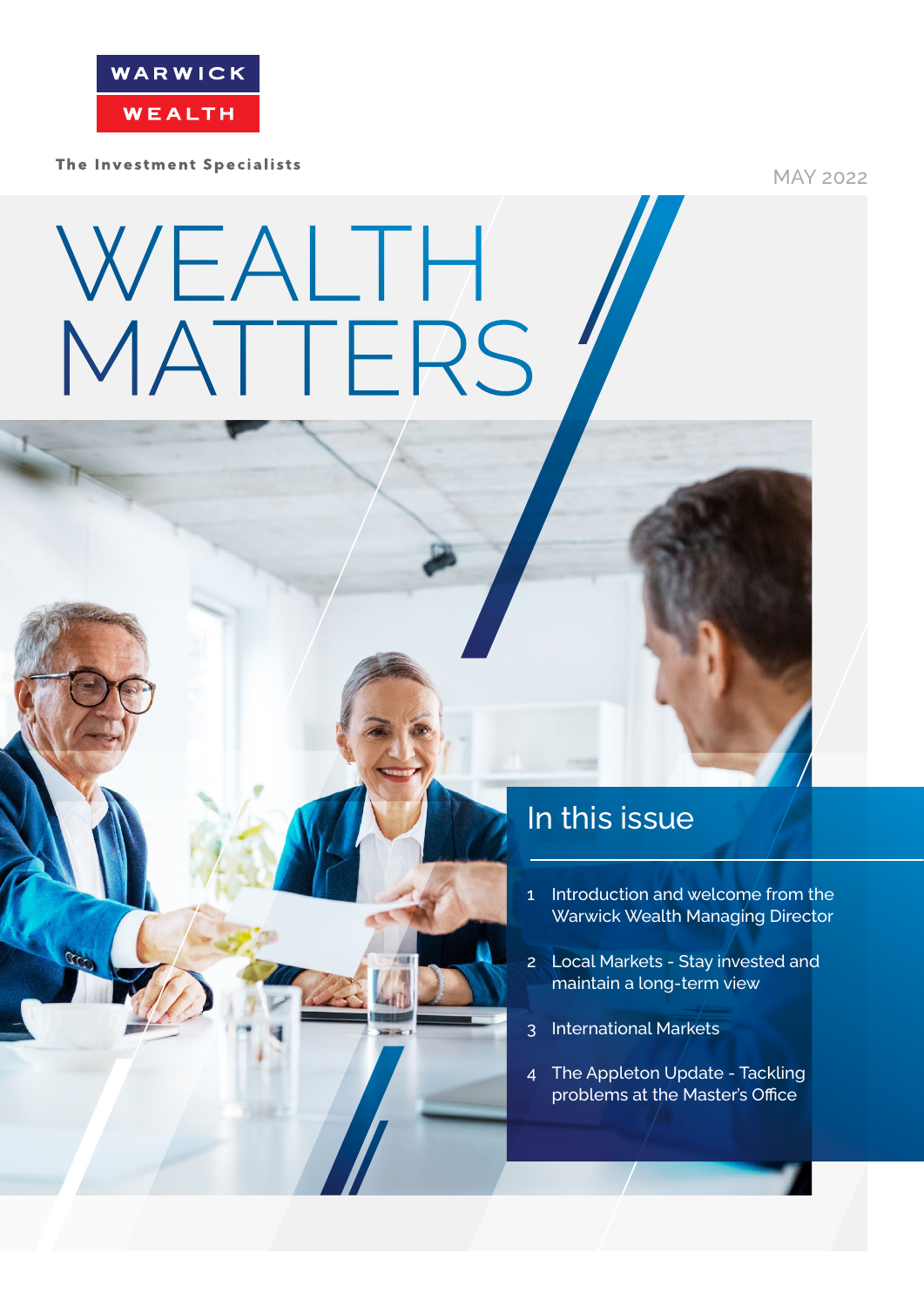## Introduction and welcome from the Warwick Wealth Managing Director



It gives me great pleasure to welcome all our clients, professional network members and supporters to the founding edition of WEALTH MATTERS!

Each month we will be bringing you updates on local and international markets, a feature on investments, as well as commentary on estate planning and other newsworthy articles. We will also update you on relevant company developments such as the opening of new offices, new merger partners joining the Warwick Wealth family. On a quarterly basis we will bring you a longer edition of Wealth Matters which will provide more detailed analysis and stories of interest.

In company news, the Warwick Wealth expansion continues. Our Eastern Cape Port Elizabeth/Gqeberha region has just moved into lovely new offices and I am sure our Regional Manager, Rudi Oosthuizen, and his team would be delighted to show you around. We are also proud to announce that in recent weeks Warwick Wealth has opened three Advisory Offices in Pretoria, Grabouw and Langebaan.

We also welcomed Andrew Fuhri as a Wealth Planner in our KZN offices, as well as Pieter Crous as a Professional Network Manager in Gauteng and Izelle Marais as an Assistant Regional Administration Manager in Gauteng.

We would like Wealth Matters to be an interactive experience and so would welcome any ideas you may have for interesting and relevant issues we can cover.

Given the exceptional volatility we have experienced in recent weeks, I want to share with you a few of the most important tips I have picked up over the years with respect to staying invested. I hope you will find the articles of value and interest and please be in touch if you have any question or suggestion for us on our Toll-free number: 0800 50 50 50, or email clientcare@thewarwickgroup.com

Enjoy the read and I look forward to being in touch again in June!

Marc Wiese, Managing Director

# Local Markets Stay invested and maintain a long-term view

The global political and economic landscape has been in a state of flux recently. Global inflation, rising interest rates, Russia's invasion of Ukraine and China experiencing economic uncertainty are all factors contributing to a complex environment for investors. The financial markets have also been impulsive over the past couple of months and we have seen major movers up as well as down. Years ago, JP Morgan was asked, what will the stock market do, he answered "It will fluctuate".

The past couple of months have borne this out. We have seen the investment industry overreact to economic, corporate and political news, but this is not all bad news, however, as volatility also has the potential to create opportunity.

It is basic human disposition to be focused on the short term. We are quick to forget that markets have had a phenomenal run over the past decade and volatility is bound to occur. The fact remains that the overarching tendency for stock markets has been upwards over the past 100 years. When investors "stick to their guns" and maintain their convictions and sound investment principles, we believe it will always deliver in the long term.

In our fast-paced world, quick access to information allows us to be in touch with current world events and to view how decisions made by politicians and regulators influence

our markets. The impact that active traders exert on share prices can be enormous when they react to information instantaneously. These short-term reactions cause investors to doubt the market, opting to get out after they witnessed a down turn, and wanting to return after upswings have begun.

Are these short-term reactions a key to great investment returns? Or is a long-term investment strategy based on long-term fundamentals the key to unlock these returns?

R100 fully Invested on the JSE All Share Index (ALSI) from June 1995 to the present would have provided an average return of 16% per annum. When missing the 10 best performing days in this period, your own investment returns are reduced to only 12.4% per annum. This decline is more rapid as missing more and more of the best performing days in the period are lost, leaving you with a mere 1.9% return if the best 60 days over the same period.

The short-term investment decision is called market timing, and involves two decisions "When do I buy?" and "When do I Sell?". There is no guarantees that your buy decision is occurring at the bottom of the market and neither is there a guarantee of selling at the top, as markets tend move higher in the long run. Nobel laureate Harry Markowitz, known as the father of modern portfolio theory, has been quoted as saying: "It is yet to be shown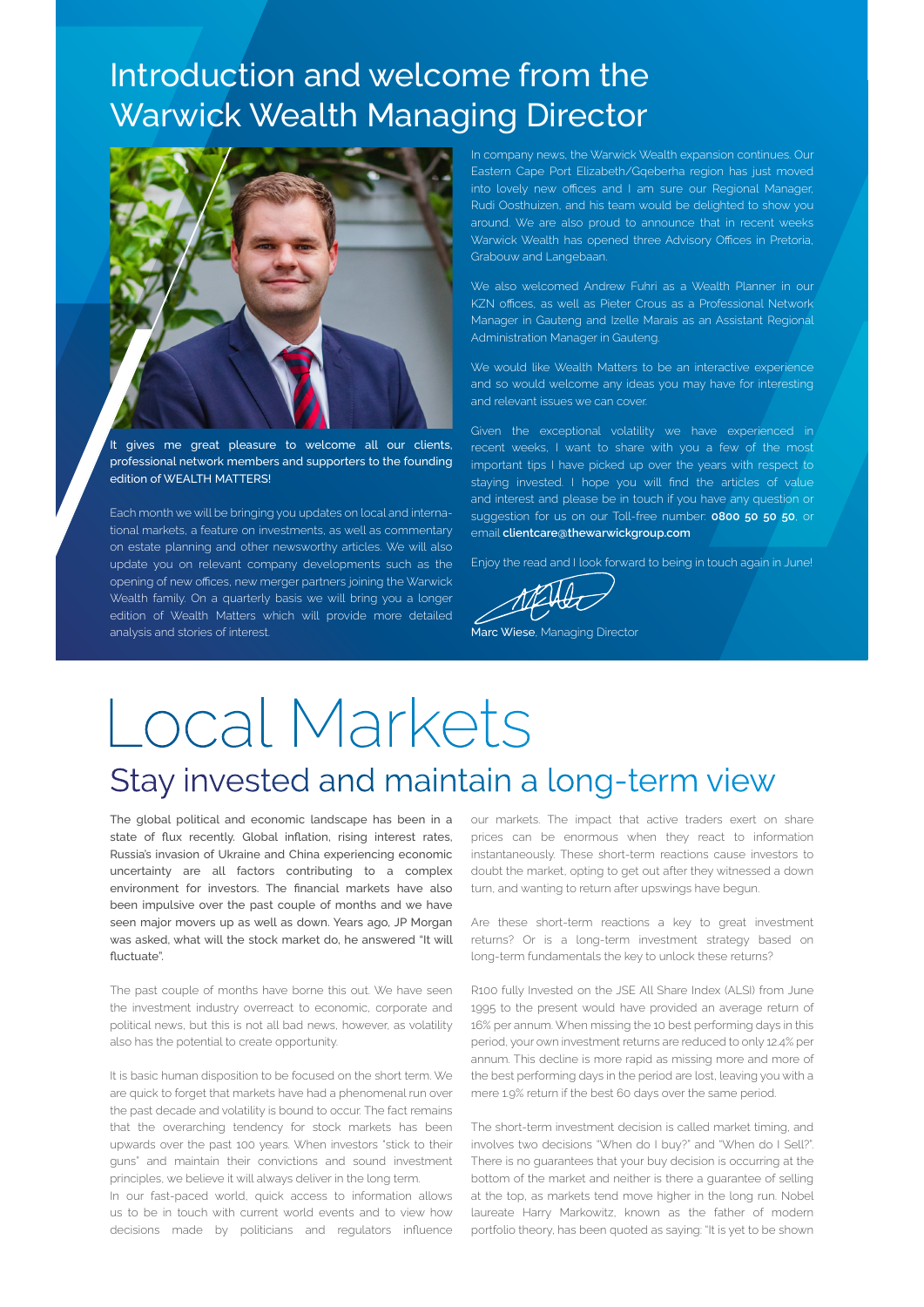

GROWTH OF R100 ON THE ALSI

that anybody has the capability to market time successfully, and it is certainly yet to be shown that billions of dollars of pension funds could be successfully market-timed."

Long-term investing provides the most consistent returns, and having a trusted partner to assist you on this path makes the journey even safer. As prudent investment managers, we at Warwick Wealth believe in quality, in depth-analysis and diversification. When investment decisions are made by solid reasoning, backed by logical conclusions, investments are

expected to deliver in the long run. Buying quality quite simply means looking for investment opportunities with sensible and experienced management, good future potential and financial strength which creates long term attractive value. This same logic must be applied when considering share selections, geographical diversification and sector allocations.

Long-term investing means being patient and allowing time for your investment principles and philosophies to pay off.

# International Markets

An exceptional, if not unique, correlation of factors is buffeting financial markets at the present, but we have enough experience to know how to respond and deal with these challenges.

While most of the globe is emerging and recovering from the worst of the Covid pandemic, ironically, China has been hit by a resurgence of infections and has responded in its customary authoritarian manner. China's economic and financial centre, Shanghai, has effectively been locked down in what constitutes the most extreme measures imposed on a major Chinese city. While the omniscience of the lockdown may prove effective in stabilis-

ing public health and eradicating this spike in Covid infections, its economic impact on the Chinese and global economy is alarming. Supply chain backlogs, silicon chip shortages and shipping blockages are just a few of the knock-on effects of the Shanghai lockdown.

As the world's major consumer of resources, the slow-down in the Chinese economy will also dampen the resources super-cycle which has shielded our South African economy over the past couple of years.

This interruption of the global recovery from the economic fallout of the Covid pandemic comes at a time when advanced economies are grappling with exceptionally high inflation rates. This after record low interest rates have been the norm for almost a decade. In other words, we have the ingredients for a bout of stagflation if central banks, treasuries and the major developed economies mismanage this period of recovery.

of Ukraine has sent shock-waves through the energy supply chains in Europe and beyond, while simultaneously threatening to curtail supplies of fertiliser, grain and cooking oil. The impact of these latter factors will be felt most in developing countries and Africa in particular. This is yet another reason why South Africa must protect, grow and sustain its farming community to ensure food security now and for future generations.



Perversely, the energy crisis propelled by the Russian invasion of Ukraine has also placed a huge question mark over the roll-out of global sustainable/renewable energy policy even in the light of the commitments made to keep global warming below 1,5°c made at the climate change CoP26 held in Glasgow in November last year.

Little surprise then, that financial markets have recently come off significantly, with bloated tech stocks being hardest hit in the re-rating.

Yet, with all this said and the myriad challenges confronting global markets, a financial correction is neither unusual, nor unhealthy. Despite the current market and currency buffeting, the challenge is to remain invested in good quality portfolios that are soundly constructed and managed for the long-term wealth protection and income of informed investors.

As if this was not enough to contend with, the Russian invasion

This is exactly what our asset managers achieve by sticking to their disciplines, no matter how strong the head winds we face.  $\bullet$